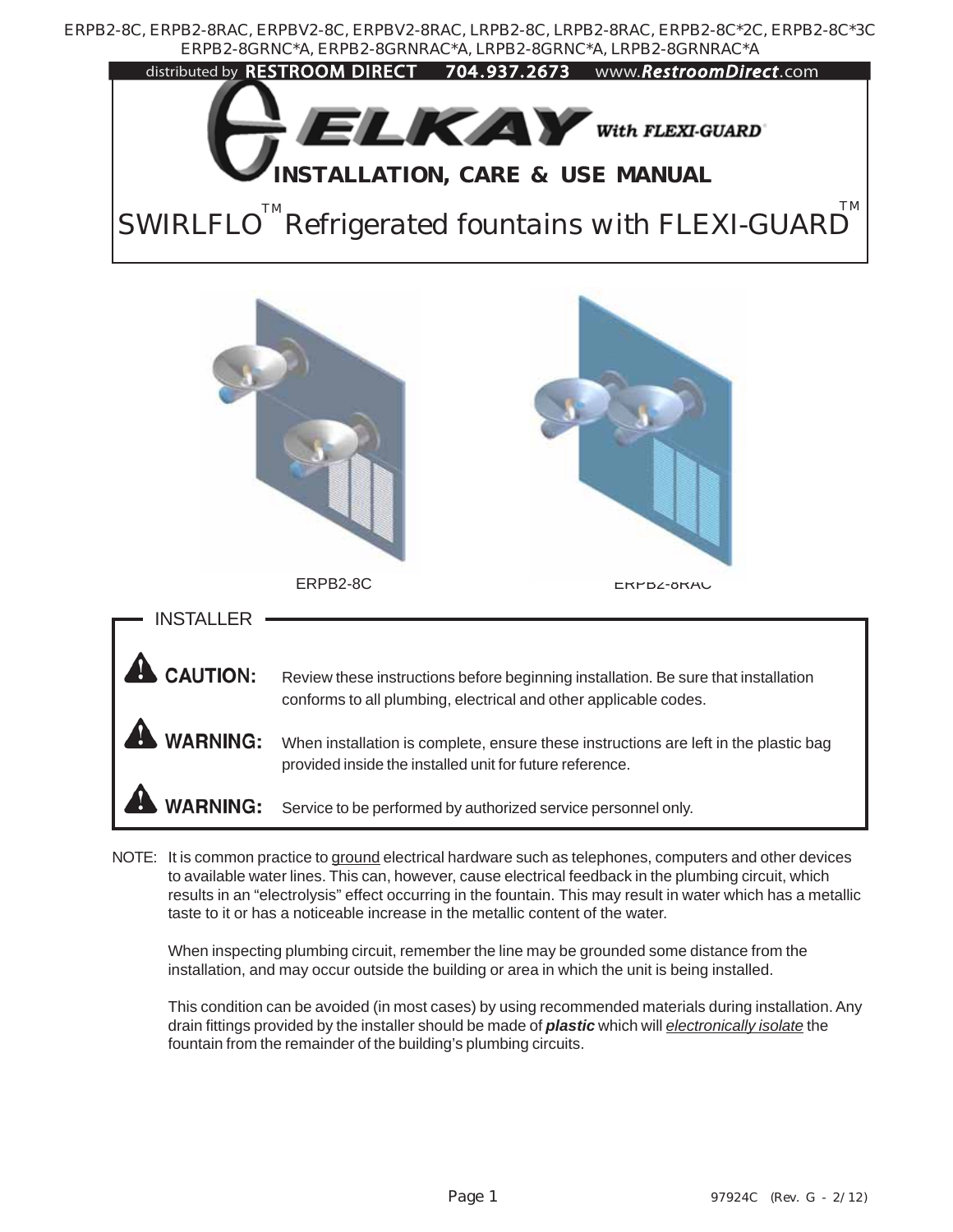

distributed by RESTROOM DIRECT 704 . 937. 2673 www.*RestroomDirect*.com

LEGEND  **LEGEND**

 $A = 1/4"$  O.D. Tube - Water Outlet Connection<br>B = 3/8" O.D. Tube - Water Inlet Connection<br>C = 1-1/4" Waste Tube<br>D = ELECTRICAL INLET  **B = 3/8" O.D. Tube - Water Inlet Connection**

 **C = 1-1/4" Waste Tube D = ELECTRICAL INLET**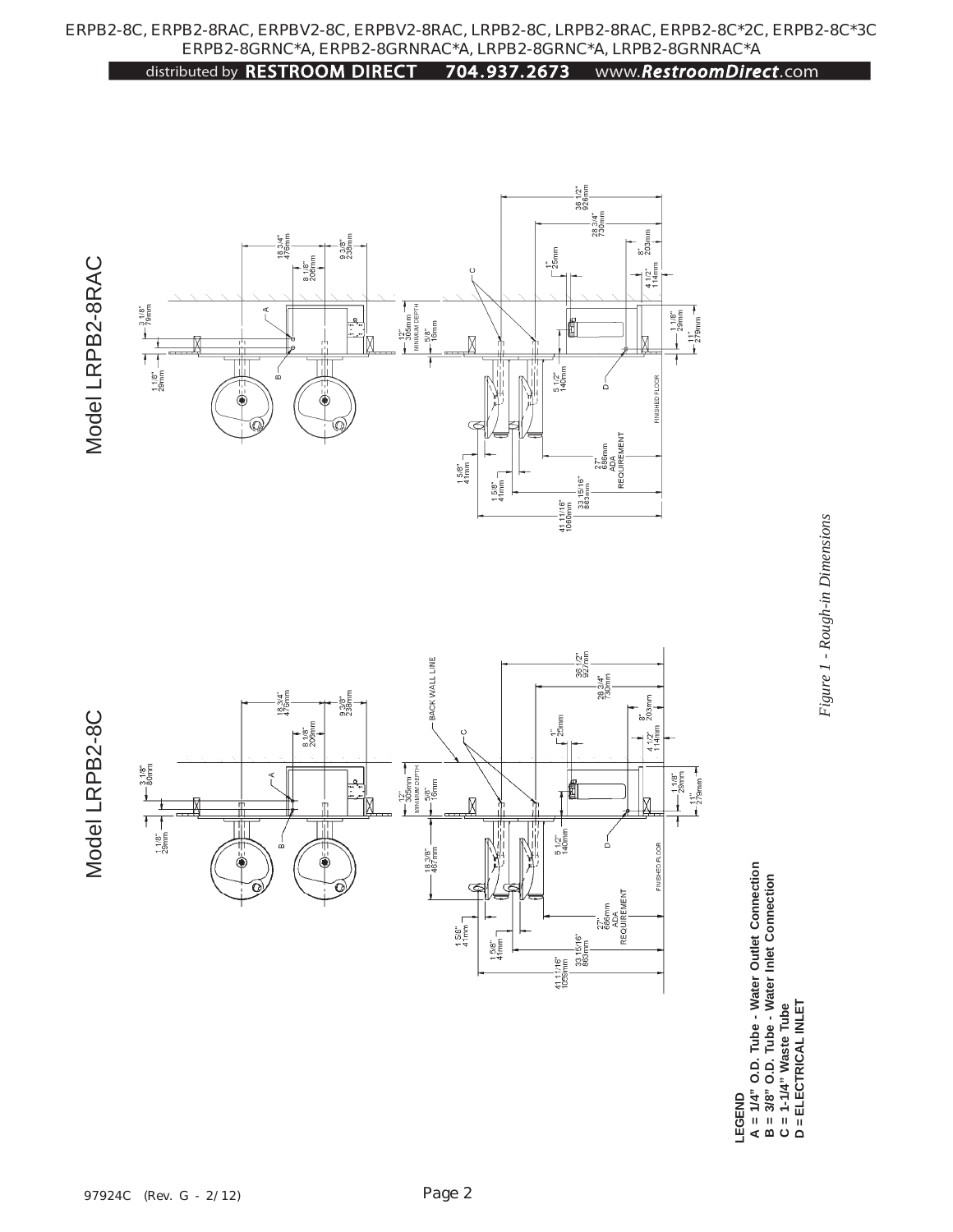## distributed by RESTROOM DIRECT 704 . 937. 2673 www.*RestroomDirect*.com



*Figure 2 - Chiller Installation*



*Figure 3 - ERPB Tube Routing*



*Figure 4 - LRPB Tube Routing*

#### REQUIRED TOOLS AND MATERIALS

 These tables show special tools and/or additional materials (not provided) which are necessary to complete installation of these units:

#### **Special Tools**

| <b>Item</b> | <b>Description</b> | Quantity |
|-------------|--------------------|----------|
|             | NONE               |          |

#### **Additional Materials**

| <b>Item</b> | <b>Description</b>         | Quantity |
|-------------|----------------------------|----------|
|             | Unplated copper inlet pipe |          |
|             | Service Stop               |          |

- 1. **Install chiller:** Remove front panel of chiller. **Remove and discard cardboard inner pack from between compressor and side panel.** Slide chiller onto the shelf and position it to the left as per dimensions in Figure 1.
	- **Note:** Building construction must allow for adequate air flow on both sides, top and back of chiller. A minimum of 4" (102mm) on both sides and top is required. See chiller installation for additional instructions.
- 2. **Make** water supply connections. Install a shut-off valve and union connection to building water supply (valve and union not provided). Turn on water supply and flush the line thoroughly.
- 3. **ERPB Models:** Make connection between remote chiller and building supply line. Inlet port is marked on the chiller (1/4" O.D. copper tube). Bend the copper tube (provided) at an appropriate length from chiller to opening in frame. Install the in-line strainer (provided with chiller) by pushing it until it reaches a positive stop, approximately 3/4" (19mm) on the marked chiller inlet port. Connect building supply line to strainer. (See Figure 3)

 **Caution:** DO NOT SOLDER tubes inserted into the strainer as damage to o-rings may result.

 4. **LRPB Models:** Mount filter head assembly to side of chiller (See Figure 4). Make connections between filter and building supply line (3/8" O.D. tube not porvided). Inlet port is marked on the chiller (1/4" O. D. copper tube). Install a 1/4" x 1/4" union (provided) on the marked chiller inlet port. Insert the 1/4" poly tubing (provided) into the fitting on filter and connect the union to the chiller. (See Figure 4)

> **Caution:** DO NOT SOLDER tubes inserted into the strainer as damage to o-rings may result.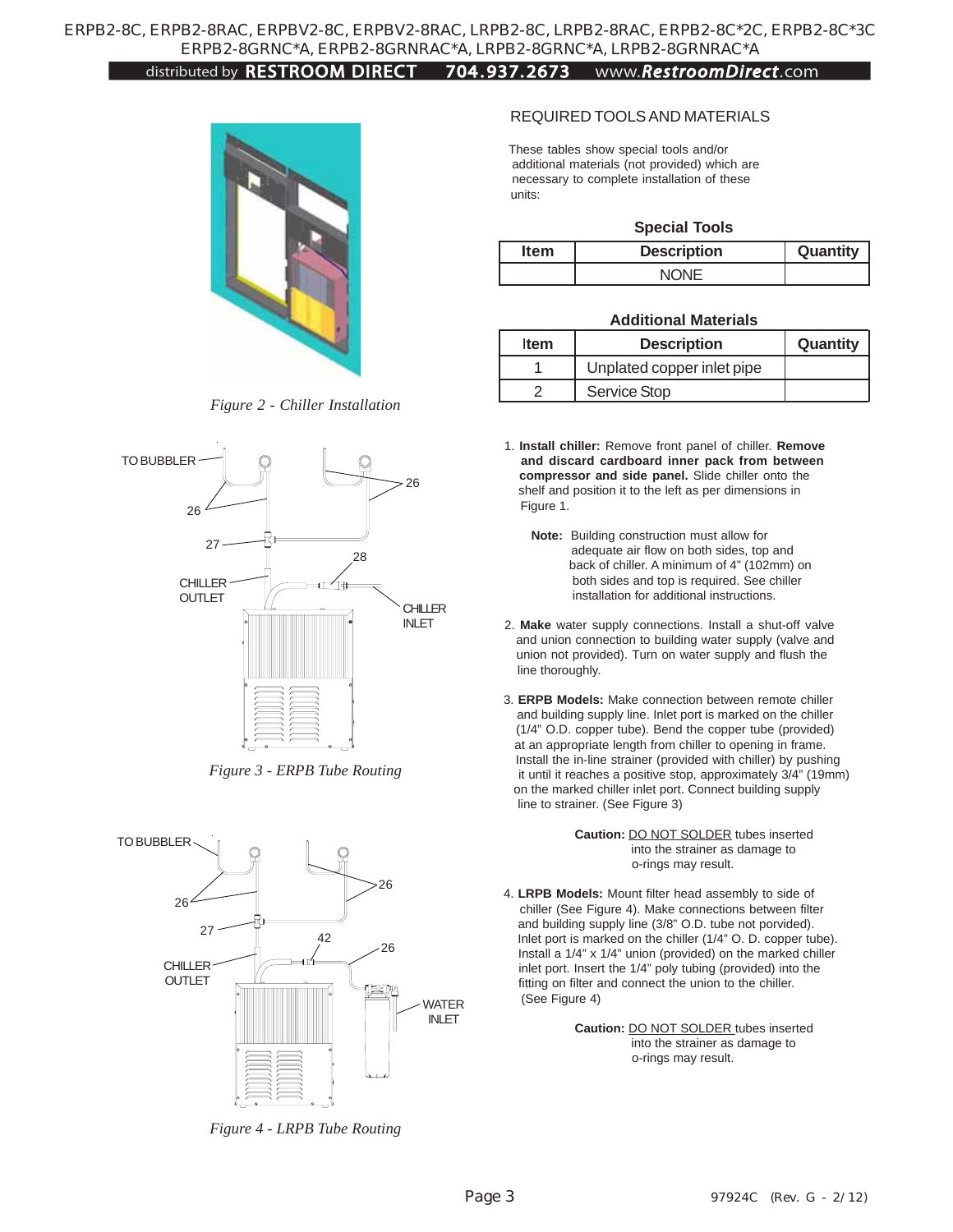#### distributed by RESTROOM DIRECT 704 . 937. 2673 www.*RestroomDirect*.com



*Figure 5 - Upper Panel Installation*



View From Rear





*Figure 7 - Lower Panel Installation*

- 5. **Hang** the upper panel on the mounting frame hanger. Be sure that the panel is engaged with hanger at the top of frame before releasing it. Align holes in the panel with holes in the mounting frame. Install two (2) #10-24 x 5/8" (16mm) screws (Item 29 - Figure 5) in holes and tighten securely.
- 6. **Install** the fountain. Remove the screw (Item 30) from cover plate and slide cover plate (Item 14) toward basin. Mount the fountain to the upper panel and frame with (4) 5/16" x 1" (25mm) bolts (Item 33), brackets (Item 36) and nuts (Item 35) provided. Tighten securely. **Brackets (Item 36) must be installed as shown to properly support fountains.** (See Figure 6)
- 7. **Attach waste tube** (1-1/4" O.D.) to 1-1/4" O.D. slip trap (provided by others).
- 8. **ERPB Models:** Make connections between remote chiller outlet tube and fountain. Outlet port is marked on the chiller (1/4" O.D. copper tube). Install a 1/4" x 1/4" tee (provided) on the marked chiller outlet port. Insert the 1/4" poly tubing coming from the fountain into the union. Turn on the water supply and check for leaks.

 **CAUTION:** DO NOT SOLDER tubes inserted into the strainer as damage to o-rings may result.

 **LRPB Models:** Make connections between remote chiller outlet tube and fountain. Outlet port is marked on the chiller (1/4" O.D. copper tube). Install a 1/4" x 1/4" tee (provided) on the marked chiller outlet port. Insert the 1/4" poly tubing coming from the fountain into the union.

 **CAUTION:** DO NOT SOLDER tubes inserted into the strainer as damage to o-rings may result.

- 9. **These products are designed to operate on 20-105 PSIG supply line pressure.** If inlet pressure is above 105 PSIG, a pressure regulator must be installed in the supply line.
	- **CAUTION:** Any damage caused by connecting these products to a supply line with pressure lower than 20 PSIG or higher than 105 PSIG IS NOT covered under warranty.
- 10. **Make electrical connections to the chiller.** See chiller instructions.
- 11. **Check stream height from bubbler.** Stream height is factory set at 35 PSI. If supply pressure varies greatly from this, remove push button (Item 17 - Figure 11) and adjust the screw on the regulator (Item 19 - Figure 11). To remove push button, remove set screw from bottom of sleeve (Item 33). Insert a small punch in screw hole and push up while grasping the push buttom and pull forward removing the push button. Clockwise adjustment will raise stream height and counterclockwise movement will lower stream height. For best adjustment stream should hit basin approximately 6-1/2" from the bubbler. Reassemble push button by pushing in on button until the push button catches in the sleeve. Reinstall the setscrew (Item 33) in the sleeve (Item 15).
- 12. **Mount lower panel.** Loosen the three (3) #10-24 x 5/8" (16mm) screws (Item 29 - Figure 6) at frame bottom lip. Slide upper tongue of lower panel under lower edge of already installed upper panel. Tighten previously loosened screws securely. (See Figure 7)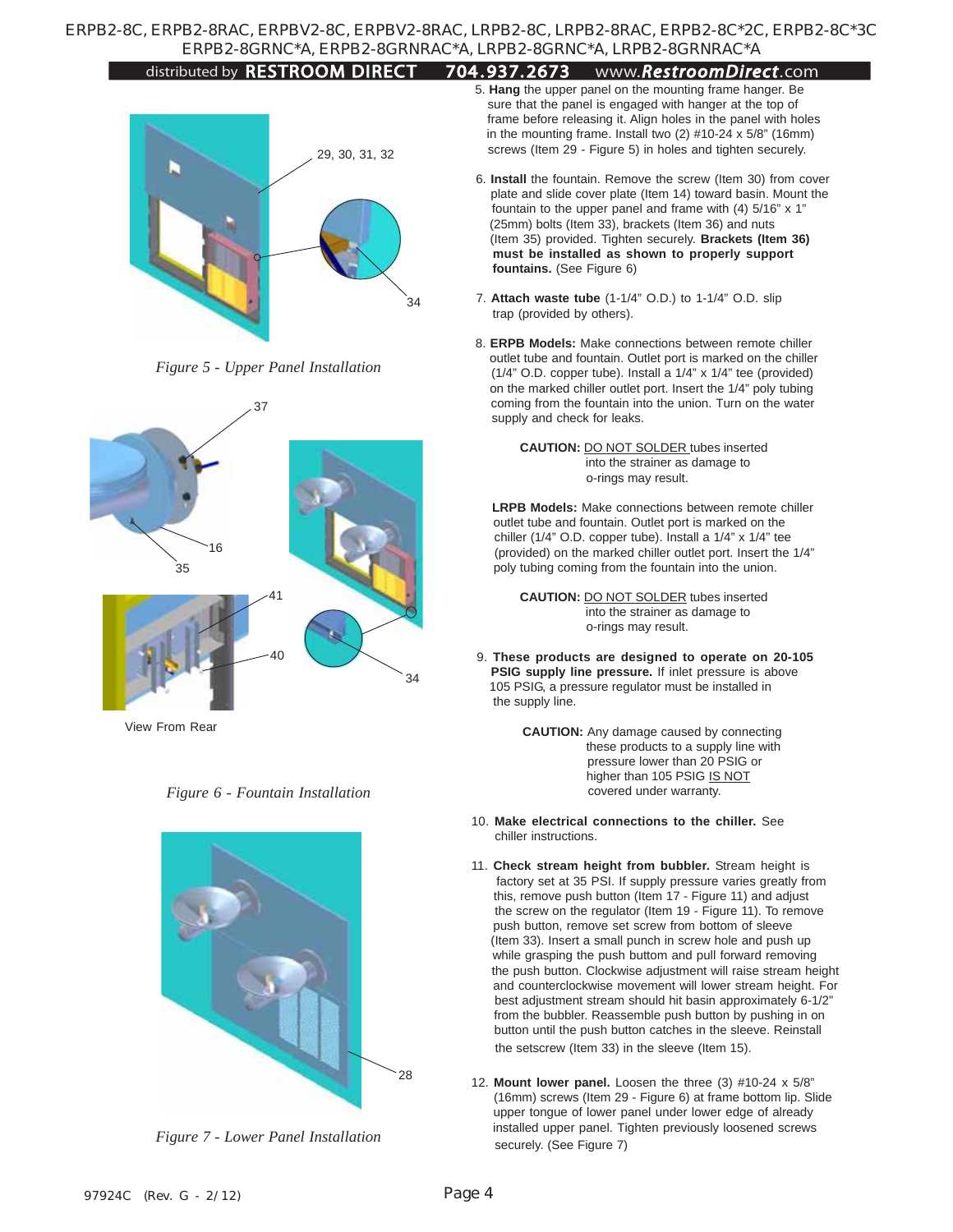### distributed by RESTROOM DIRECT 704 . 937. 2673 www.*RestroomDirect*.com



FLEXI-GUARD® BUBBLER DETAIL

FLEXI-GUARD® STREAMSAVER™ BUBBLER DETAIL

#### **NOTE:**

When installing replacement bubbler and pedestal, tighten nut (Item 7) only to hold parts snug in position. Do Not Overtighten.



VANDAL RESISTANT BUBBLER DETAIL

*Figure 8 - Bubbler Details*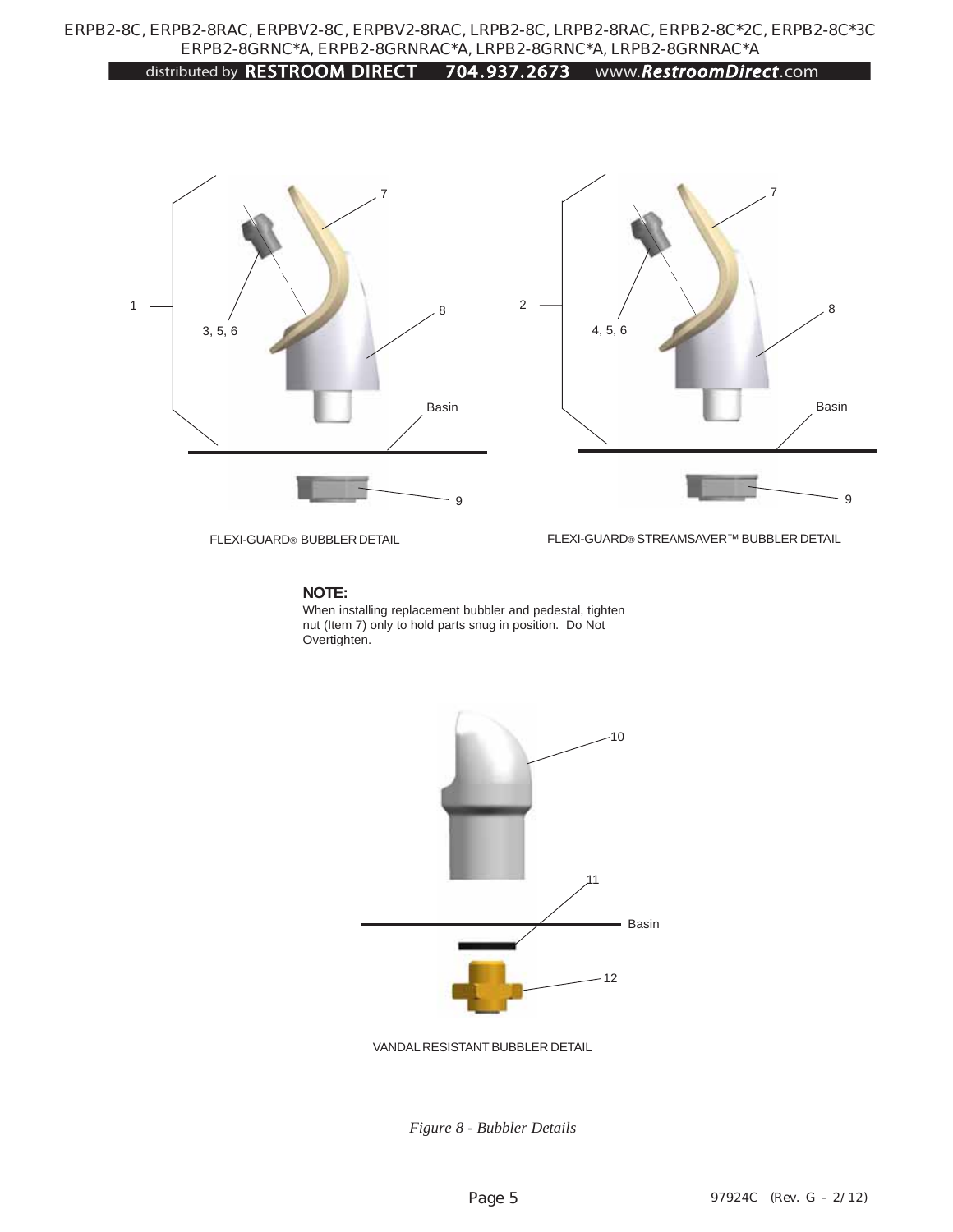## distributed by RESTROOM DIRECT 704 . 937. 2673 www.*RestroomDirect*.com



*Figure 9 - Filter Assembly*

# **WaterSentry Filter Detail**

| <b>WATERSENTRY<sup>®</sup> FILTER PARTS LIST</b><br>(See Fig. 9) |                                                                    |                                                                                                                                                                          |  |  |  |
|------------------------------------------------------------------|--------------------------------------------------------------------|--------------------------------------------------------------------------------------------------------------------------------------------------------------------------|--|--|--|
|                                                                  | <b>ITEM NO. PART NO.</b>                                           | <b>DESCRIPTION</b>                                                                                                                                                       |  |  |  |
| 2<br>3<br>4<br>5<br>6                                            | 51294C<br>70792C<br>70823C<br>70822C<br>51299C<br>70818C<br>22490C | Filter Head Assy.<br>Screw #8-18 x .75 PH<br>Fitting - Superseal 3/8" (10 mm)<br>Fitting - Superseal 1/4" (6 mm)<br>Filter Assy<br>Elbow - 3/8" (10mm)<br><b>Bracket</b> |  |  |  |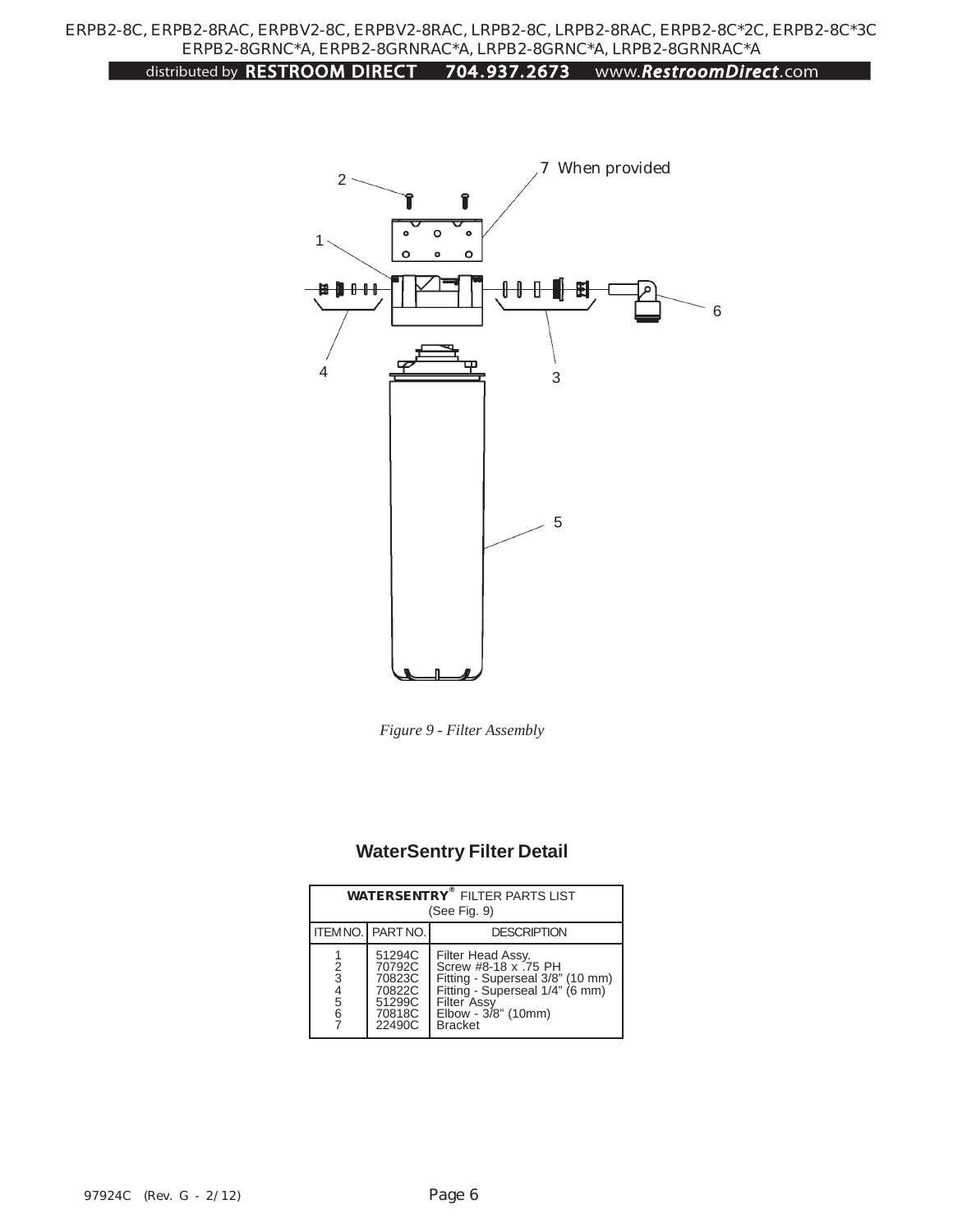## distributed by RESTROOM DIRECT 704 . 937. 2673 www.*RestroomDirect*.com



*Figure 10 - Fountain Body Assembly*



*Figure 11 - Push Button Assembly*